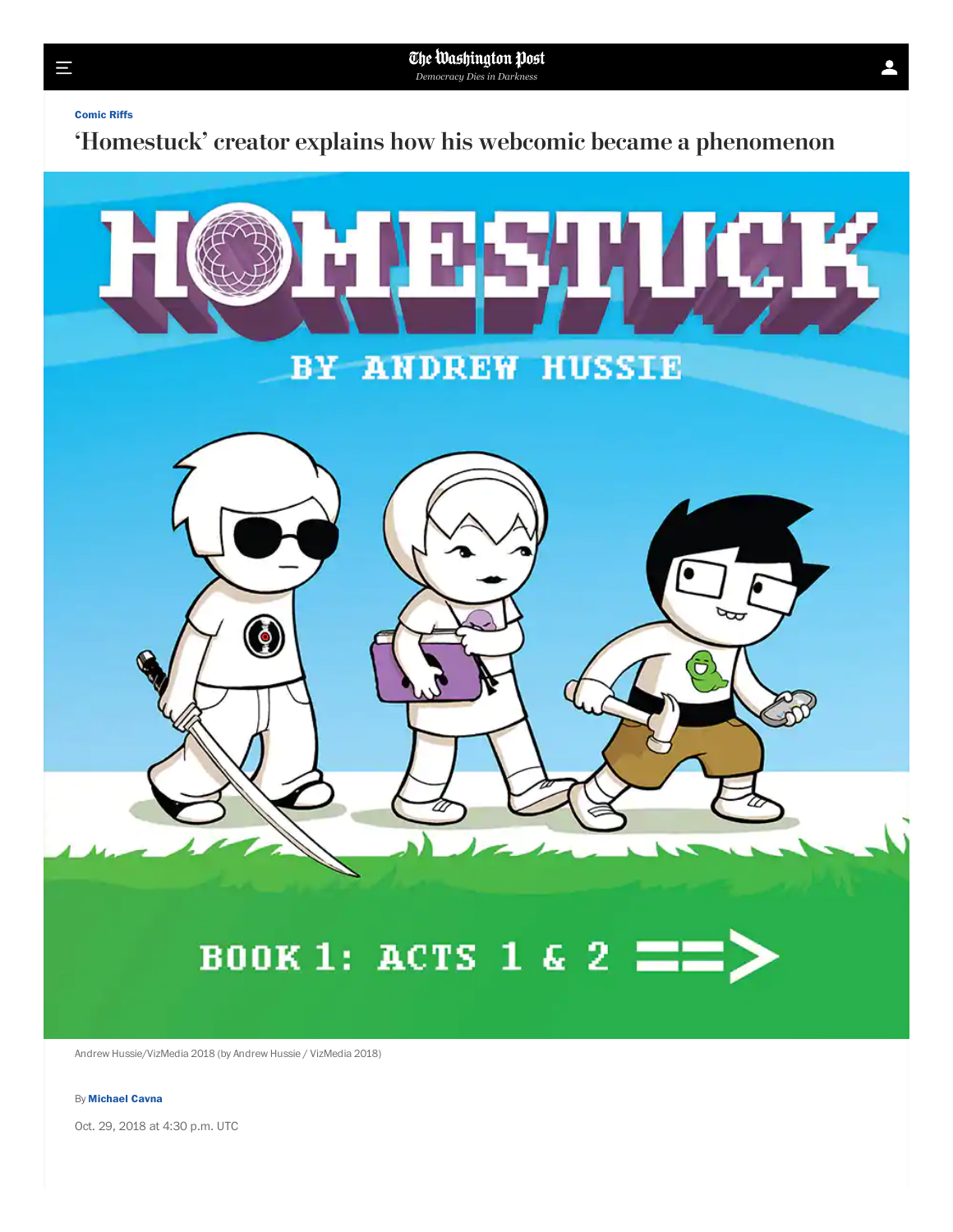**"HOMESTUCK,"** the epic, seven-year ["Ulysses" of a webcomic](https://www.youtube.com/watch?v=MLK7RI_HW-E) by Andrew Hussie, was a life-or-death funhouse that couldn't help but reflect on its own existence. It might have started as a tale of a birthday boy and the beta version of a computer game he and his friends install, but it immediately became an adventure in form and format, as if the creator — raising his artistic baton to signal his symphonic command — unleashed more than 800,000 words guiding more than 100 characters through realities that could seem to collapse in on themselves. Life could be cheap in young John Egbert's world, but the reader experience was staggeringly rich.

## **Support our [journalism.](https://subscribe.washingtonpost.com/acq/#/offers/promo/o24_ma) Subscribe today.**

Hussie is now publishing [the newest volume in the series](https://www.amazon.com/gp/product/1421599414?ie=UTF8&tag=washpost-20&camp=1789&linkCode=xm2&creativeASIN=1421599414)[,](https://www.amazon.com/Homestuck-Book-3-Act-4/dp/1421599414) the comic's images and games and Flash animation and "pesterlogs" (in-character chats) collected and adapted for the limitations and posterity of hard-bound book form. In the process, the creator finds himself reliving the world he devoted himself to from 2009 to 2016 — an online experience that drew as many as a million unique visitors daily.

And when Hussie discusses such acts of adaptation, he speaks with the hyper-awareness of a puzzle master who knows just where every existential trapdoor and portal is hidden in his time-skipping life maze — and why. Yet he didn't set out to create such a monster saga.

AD

"Once a project goes on a few years, it starts to consume an appreciable percentage of your actual life span," Hussie tells The Washington Post's Comic Riffs. "And life is a chaotic thing. If you let a project take up a significant part of your life, then life has a way of returning the favor by intruding on the project. And the intrusion stretches the project out even further, thus perpetuating the grim cycle.

"I doubt there's anyone who's working on an ambitious creative project who doesn't relate to this somewhat," he continues. "Those of you with that unfinished thing sitting on your computer, nagging at you: What's taking so long to finish it? Sounds like life's been messing with you."

Reflecting on the origins of "Homestuck," he considers the organic nature of his storytelling, which allowed for reader response.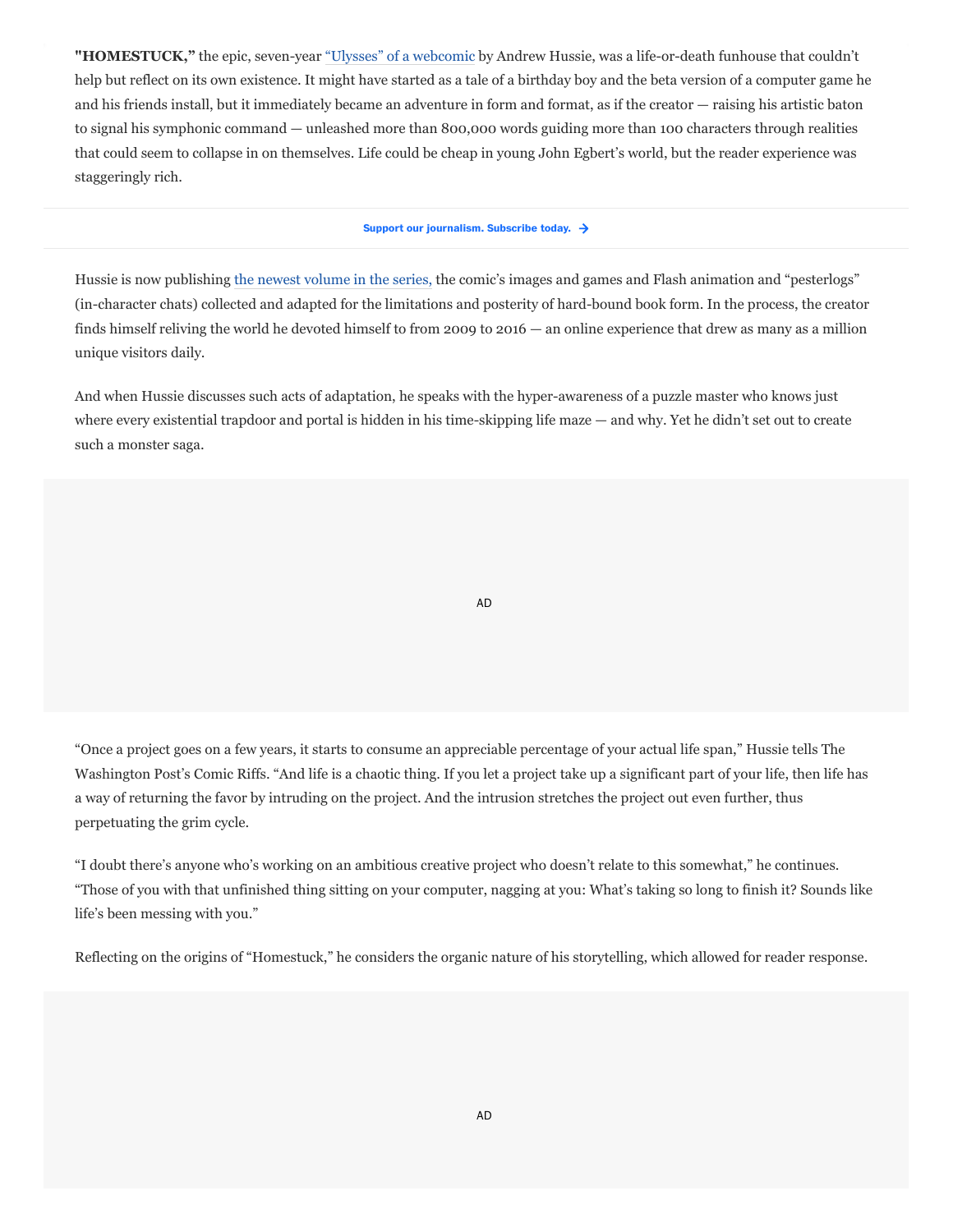"The way the story worked was, I set up some basics and a few initial conditions, readers gave feedback  $-$  'commands'  $-1$ updated the story very rapidly in response, and it just goes where it goes," he says. "There were measures of planning and design, but it was largely improvisational and fluid — a sort of 'creative conversation' with the story's readership.

"The narrative was shaped in response to these factors, and so were the characters. So characters, just like the story, are really just initial profiles that are meant to be pliable, shaped over time in surprising ways."

Because "Homestuck's" original teenage protagonists had to build a new world for themselves, Hussie followed the open-ended nature of adventurous possibilities. "As a coming-of-age story, the kids grow and evolve as everything else develops along the way," he says. "Kids can turn out to be anything. The prolonged, chaotic narrative gives them sort of an extended environment in which to discover who they are, which I think leads to some relatable experiences for a lot of people."

Adapting "Homestuck" to book form, too, meant reconsidering why his style of storytelling resonated with a large audience especially so many young readers.

AD

"In these books, I write commentary on every page, which has resulted in a lot of reflection on all this stuff," Hussie says. "Figuring out what to say about it all in order to make the books worth reading has brought back a lot of the original ideas that went into it. This is one topic that seems to keep surfacing as I retrace the steps: This game the kids play together, and later, even the narrative itself they exist in, is a hostile, confining medium, which can be viewed as analogous to life.

"Life messes with you," the cartoonist continues. "It can feel like an antagonistic, nihilistic continuum, broken in ways, actively sabotaging you in others — yet appears to have demands of you, hoops to jump through, comparable to the rules of a sadistic game, or the structure of a stunted narrative. I think life can feel this way, especially to young people figuring things out."

And so "Homestuck" defies conventional storytelling to great effect. "It comes across as a dysfunctional, actively hostile encompassing reality that a bunch of fictional kids are stuck in for a long time while they confront the truth about themselves," Hussie says. "It shifts most of the focus on character, less on the usual beats of story.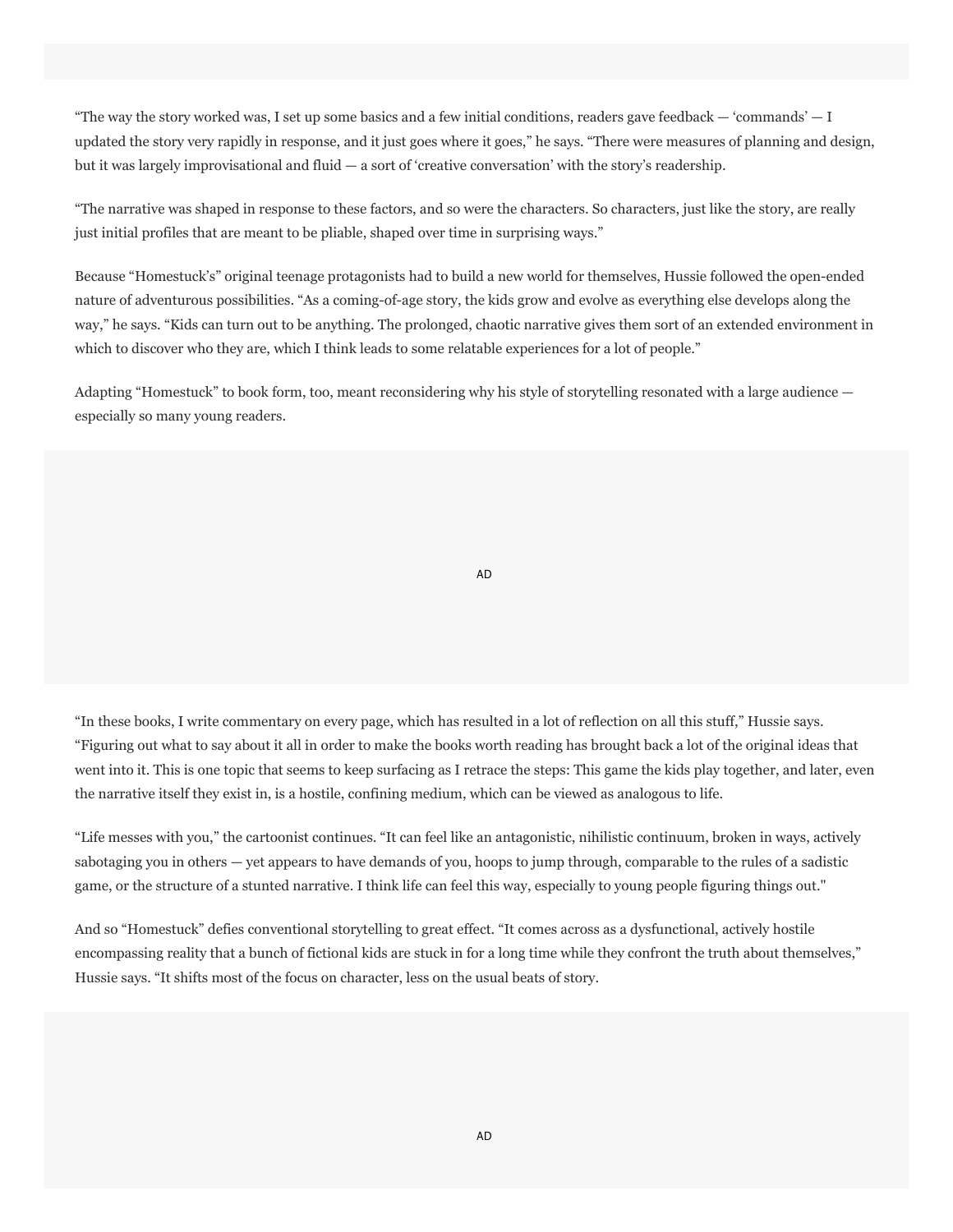"They respond to these pressures similarly to how young people growing up respond to the pressures of life, which for the most part is a disastrously messy process."

As "Homestuck" grew in scope and popularity, so did the demands on Hussie.

"The bigger the fandom got, the more controversial everything was," he says. "Practically everything that happened was a serious point of contention — a reason to argue, discuss, to generate pages and pages of heated dissertation on what everything means, and why certain things are good or bad.

"All of this was supposed to be part of the experience. It was part of the cat-and-mouse game between the author and reader."

AD

Hussie, however, makes a point to remind readers that the goal was to have a great deal of sly, absurdist fun — albeit by creating material that for Hussie carries "a sort of somber, deeply spiritual gravity."

"When I answer questions or make notes in books, you come away with the sense that there's a lot of serious stuff going on themes, complex ideas, characters with emotional depth, stuff about growing up, life, the nature of reality," Hussie says. "But in the end, the best way to view it is still probably as a huge farce."

Yes, he says, it was all a "metafictional farce that never fully escapes its own ridiculous nature — its whimsical tendency to warp the boundaries of its medium or subvert the expectations surrounding it."

AD

As he notes this farcical nature, Hussie then feels compelled to elaborate: "Certain things shouldn't be taken at face value, or as seriously as you might otherwise be inclined to. But the ending isn't funny, per se — it's quite a deadpan, lavishly animated but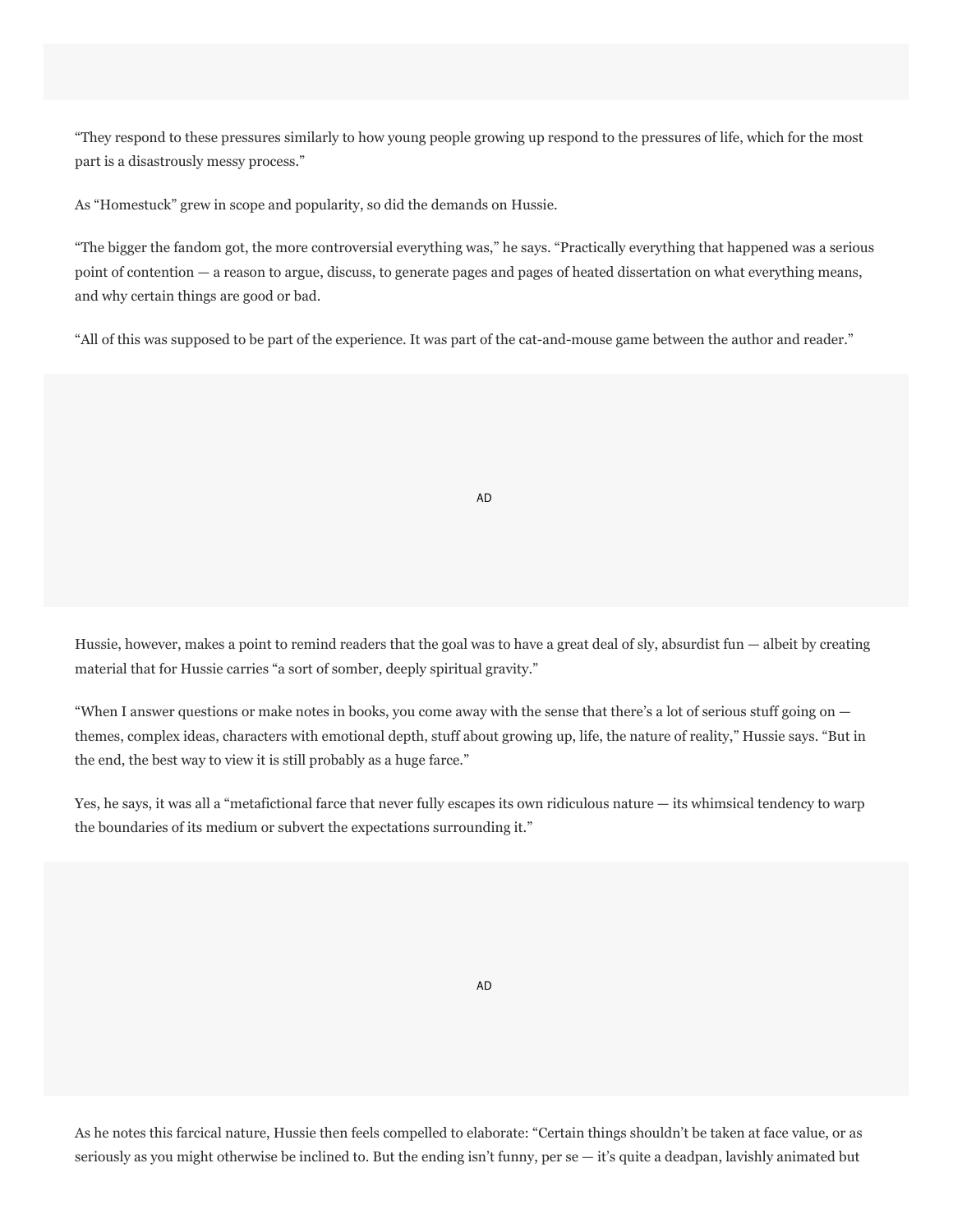fairly minimalistic presentation of what I'd describe as the story's meta-theological thesis."

"A farce is just a kind of riddle — one that you aren't sure is even being asked, until you start encountering phrases like 'metatheological thesis' being used with a straight face," he says, "at which point you start becoming understandably suspicious."

"Homestuck" was forever a visual feast of varied forms — yet it was always about more than meets the eye.



## Today's Headlines

The most important news stories of the day, curated by Post editors and delivered every morning.

Enter your email address

**Sign up**

By signing up you agree to our [Terms](https://www.washingtonpost.com/terms-of-service/2011/11/18/gIQAldiYiN_story.html) of Use and [Privacy](https://www.washingtonpost.com/privacy-policy/2011/11/18/gIQASIiaiN_story.html) Policy